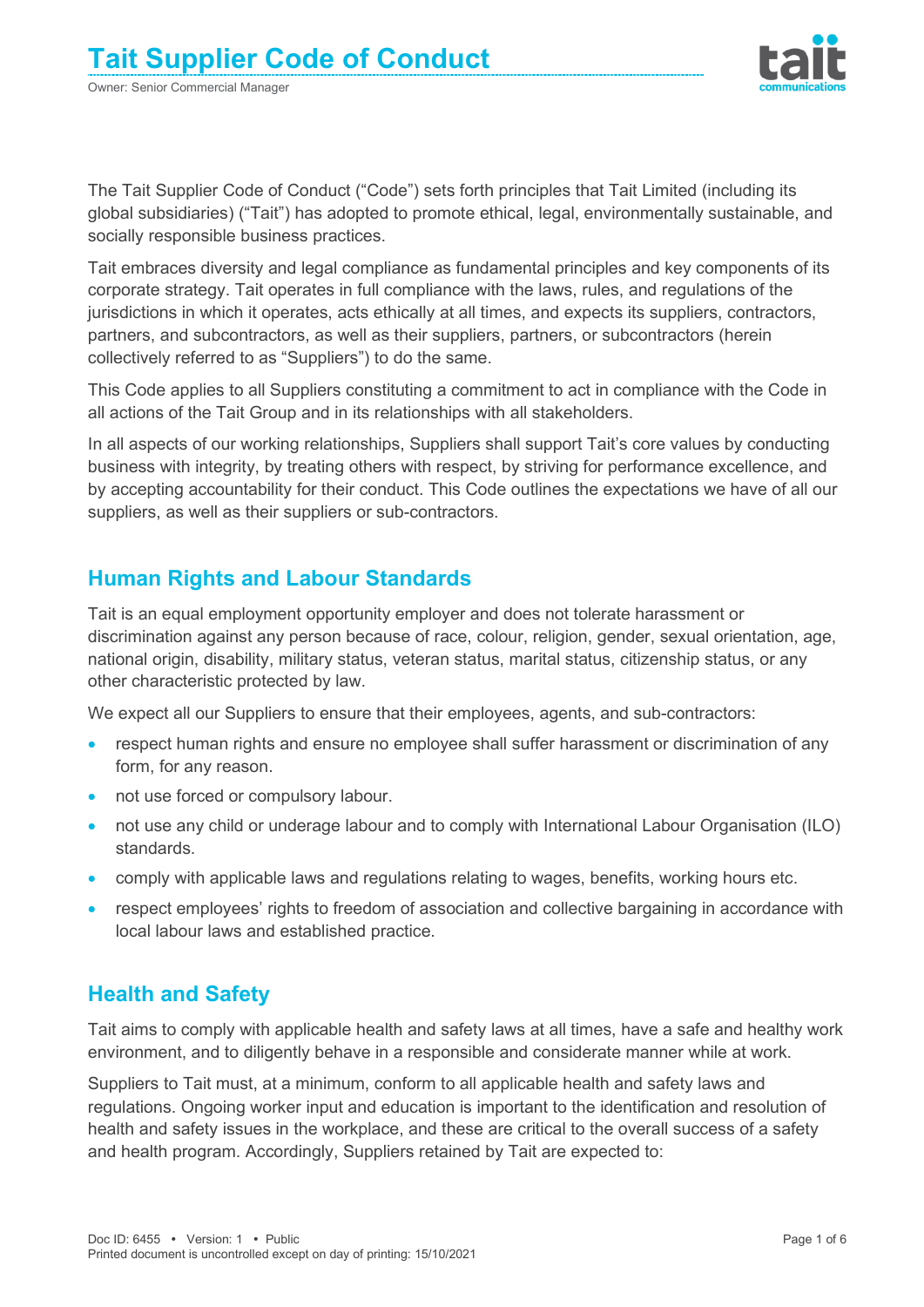- be committed to the ongoing safety and health of its employees and provide appropriate policies and procedures which meet legal requirements at a minimum.
- ensure that required training and/or certification of personnel has been completed prior to initiating any work activity.
- have or subscribe to a written safety and health program.
- be responsible for addressing and controlling worker exposure to potential safety hazards in conformance with all applicable standards and/or regulations and by utilizing suitable means, e.g., design, engineering and administrative controls, preventative maintenance, training, work procedures, and appropriate personal protective equipment.
- ensure that their employees have the correct safety equipment to perform their job, understand how to do their job using such equipment, and actually perform their job using such equipment.
- ensure clean and safe facilities including access to potable water, sanitary facilities, adequate lighting, and ventilation etc.
- ensure no staff report to work or engage in any work for, or on behalf of, Tait or in any fashion represent, or make any representations on behalf of, Tait while under the influence of illegal drugs or alcohol. They may not possess illegal drugs or controlled substances while on Tait premises, Tait's customers' premises, or while conducting business with or for Tait. This prohibition does not include legally obtained medications used as directed by a licensed medical practitioner that do not create a safety risk such as possible impairment in operating machinery or in performing field service operations.

## **Environmental Management**

Suppliers to Tait must, at a minimum, conform to all applicable environmental laws and regulations and conduct their business and operations in a way that minimises their impact on the environment. Suppliers are further expected to identify and implement opportunities to minimise the environmental impacts of their operations, as well as their products and services, and demonstrate continuous improvement in environmental performance.

#### **Waste Management**

Suppliers should avoid waste first and, where not possible, design products for easy reuse and or the recycling of component materials. The use of recycled content is also encouraged. Suppliers should be able to demonstrate their commitment to minimising the adverse environmental impacts of their packaging, aim to use packaging which can be recycled, and use logos to communicate how packaging should be disposed of. The use of sustainable timber and timber based products (including paper), whose origin and legality is independently verified, is encouraged.

## **Carbon and Energy Use**

Suppliers must seek to reduce carbon dioxide equivalent emissions (CO2e) through the supply of resource and energy efficient alternatives which reduce energy consumption and costs. Suppliers undertaking energy intensive activities such as manufacturing, processing, or mining must do so in a way that maximises efficiencies and minimises emissions.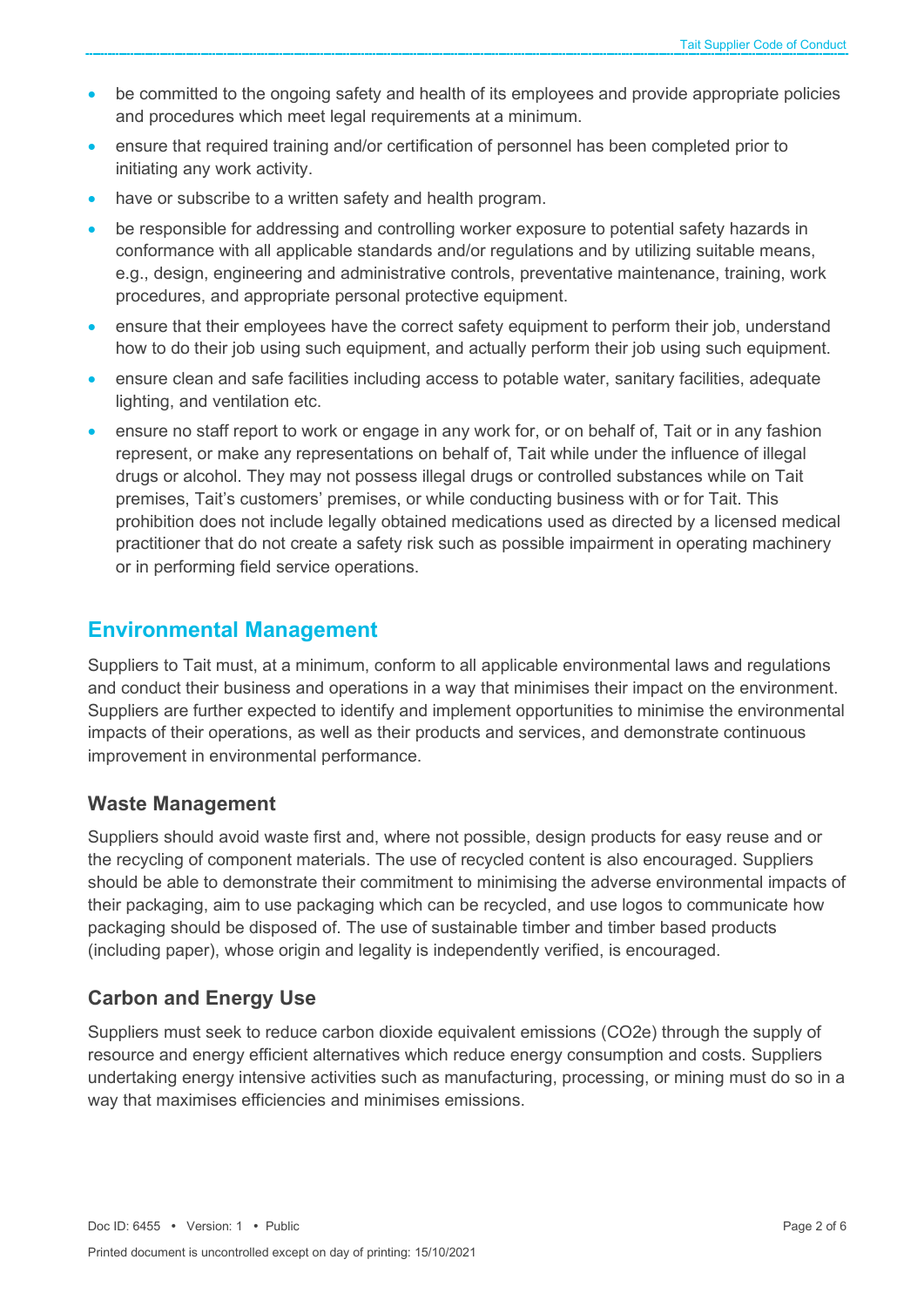#### **Pollution Prevention**

Suppliers must keep records of and monitor, control, and treat potential pollutants appropriately. This includes: waste water, solid waste, and harmful air emissions such as Volatile Organic Compounds, chemicals with ozone depleting potential, particulates, and combustion by-products. If applicable, suppliers must keep records of substances listed on the Joint Industry Guidelines (JIG) Declarable Substances List used for materials and products, including packaging, supplied to Tait. Suppliers must, as far as possible, minimise the concentrations of Brominated Flame Retardants and heavy metals in products and packaging. Polyvinyl chloride (PVC) should be avoided.

## **Security**

Suppliers to Tait must have good security practices and appropriate security measures across the supply chain to protect Tait information such as design, components, and raw material. Furthermore, suppliers must assure the integrity of every shipment to Tait from its origin to the destination and all transit points in between.

## **Ethical Business**

Tait complies fully with the laws, rules, and regulations of any country it operates in.

Tait does not make or accept payments, financial or in kind, that are considered bribes, either directly or through any other party.

Some countries have very specific laws regarding what is and is not acceptable when dealing with government agencies. At all times we solicit, procure, and conduct Tait's business with Governments in accordance with all applicable laws and regulations.

Tait does not support any political party and we do not provide financial support to any political party or individual.

Tait will not work with companies whose values are inconsistent with our own, or who may harm our reputation. When dealing through agents or other business partners, any payments made must fairly reflect the value of goods or services provided.

All Suppliers are expected to conduct business with integrity and mutual respect and to uphold the highest standards of ethics and behaviour. At a minimum, Suppliers are expected to carry out business in accordance with all applicable law, regulations, and ethical standards of the country where they are doing business.

This includes but is not limited to:

## **Business Integrity**

Any and all forms of illegal or inappropriate activity, including, but not limited to, corruption, misrepresentation, extortion, embezzlement, or bribery, are strictly prohibited. Records prepared for Tait, including records of work time and expenses, shall be accurate, truthful, and complete, and shall meet applicable standards and requirements.

## **Company Information**

Safeguarding from disclosure Tait's confidential and proprietary information concerning matters such as our business activities, strategies, plans, structure, technology, customers, financial situation, and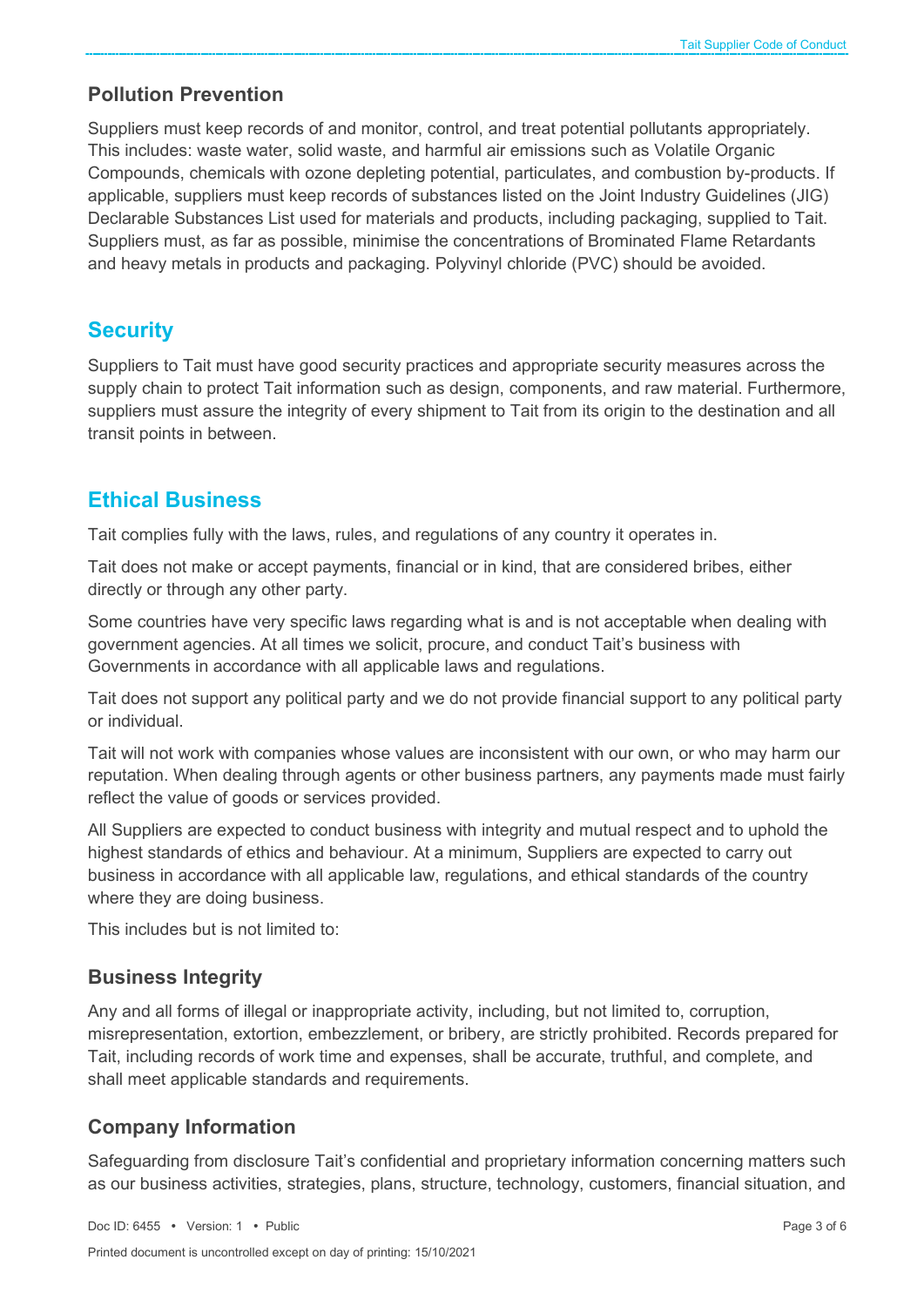performance is critical to the company's success, and such information cannot be disclosed or used, except in accordance with applicable regulations, contractual requirements, and this Code. It is paramount that our Suppliers safeguard Tait information. Suppliers must:

- understand any specific requirements for using Tait information and, when not sure, seek guidance.
- comply with applicable non-disclosure agreements and contractual confidentiality requirements regarding Tait information.
- immediately notify Tait of any request or demand by a third party for Tait information.
- never misuse or disclose confidential or proprietary information to unauthorized parties.
- use caution when discussing Tait information in public or any place where others may overhear.
- safeguard and appropriately handle Tait information and information regarding the Tait brand or logo.
- secure Tait's written approval before using information about Tait or Tait's name or brand identity publicly in any publicity, advertising, or website.

#### **Competitor Disparagement and Obtaining Information**

Tait competes on the strength of its products, services, reputation, and fair and accurate comparisons with its competitors. Suppliers should not make unfair, misleading, or inaccurate comparisons of Tait's products and services with those of its competitors. Tait acquires competitive and other information only using proper means and without misrepresentation, and Tait's Suppliers shall similarly do so.

Tait does not enter into any agreements with competitors that may harm its customers and will not collude with competitors or undertake any actions which might be deemed to be anti-competitive behaviour. Formal or informal agreements between competitors that harm competition, such as price fixing and allocations of customers, territories, technologies, products, or contracts are not acceptable for any reason and shall not be entered into by any Supplier of Tait.

## **Advertising and Marketing**

If a Supplier is, with Tait's prior written approval, engaged in any advertising, marketing, or promotional activities that reference or implicate Tait, its name, logo, or services in any manner, such materials must comply with all laws, rules, and regulations, and must be truthful and accurate. Materials must not be false, misleading, or have a tendency to deceive, and all claims must be substantiated. Suppliers' or advertising must make clear and conspicuous disclosure of material terms and limitations of advertised offers.

## **Conflicts of Interest**

Suppliers shall avoid engaging in any business activity that would constitute a conflict of interest in their provision of products and services to Tait and Tait's customers.

## **Company Property, Funds and Information**

Tait's protects company property and confidential information. We do not use company property inappropriately or in violation of any applicable laws, and maintain confidentiality of company information at all times. We disclose company information only to those with a legitimate business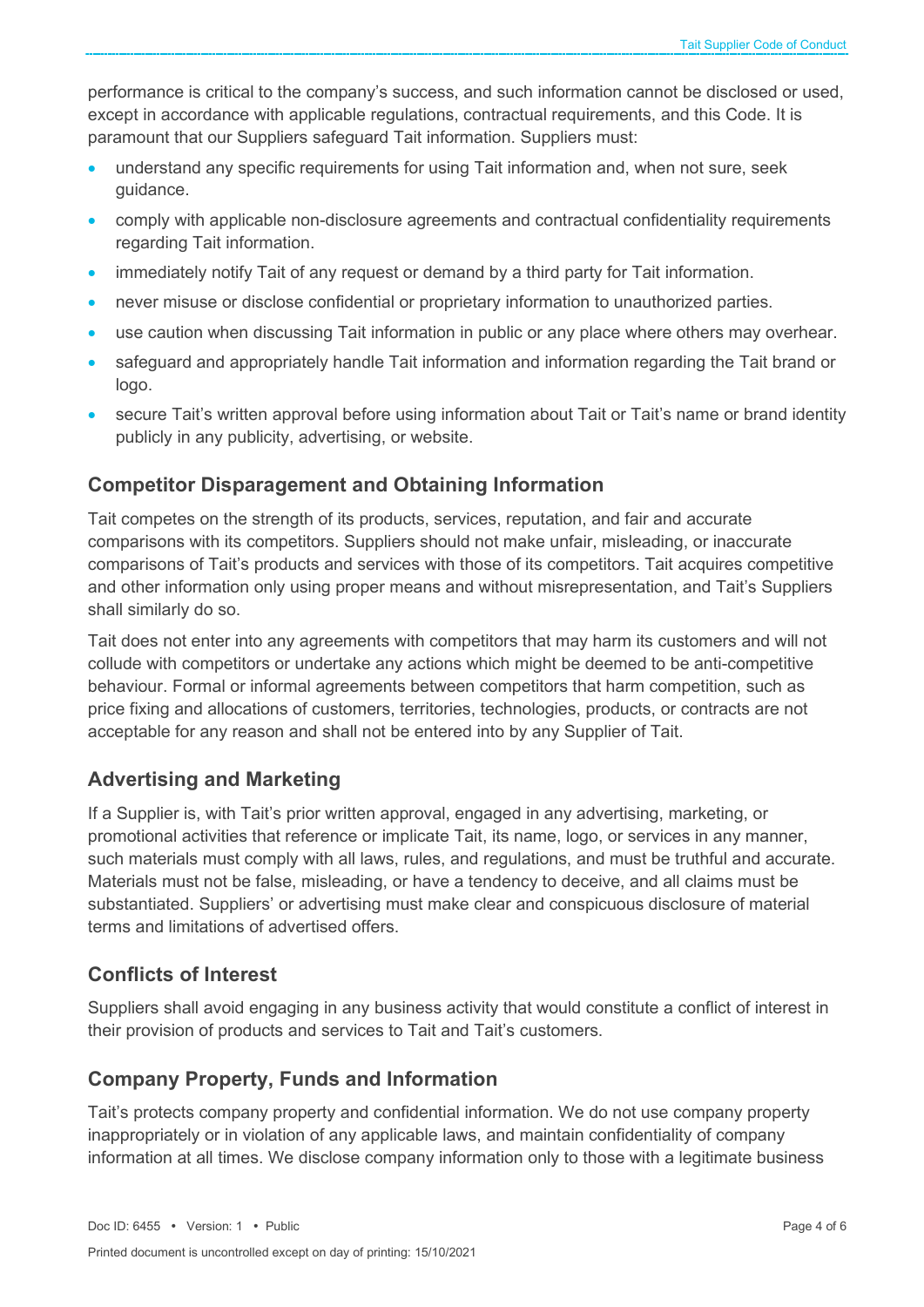need to know, and only when it serves Tait's interest. We take care to avoid mismanaging or inadvertently releasing our company information to any inappropriate party.

Tait does not seek or accept confidential information about a competitor, nor accept anyone else's confidential information, without the owner's consent. Tait does not use illegal or unethical means to obtain competitive information. We keep any confidential information we hold from customers, partners, or competitors subject to the same disclosure restrictions that we apply to our own information.

Tait maintains accurate business records and information in accordance with applicable laws and Tait's record management policies. Our accounting records fairly and accurately represent Tait's assets, liabilities, revenues, and expenses. We ensure that no incorrect or intentionally misleading entries are made in our records. We demonstrate integrity in making and processing travel and expense claims, and other financial transactions. Tait complies fully with International Financial Reporting Standards, as well as Tait's own internal reporting standards.

Suppliers must use all Tait property, including but not limited to, equipment, funds, documents, electronic and written information, and communications systems, with care and adherence to acceptable standards, applicable laws, and Tait's rules and procedures. Suppliers are required to report any suspected or actual misuse, theft, improper exploitation, or sabotage of Tait property.

#### **Business Courtesies**

Tait's Suppliers, like Tait, are expected to compete based on the merit of their products and services, not through gifts, entertainment, or other business courtesies. Although business courtesies can promote successful working relationships and good will, Tait expects its Suppliers to follow all applicable laws and Tait's rules and procedures with respect to gifts, entertainment, and other business courtesies when working with or representing Tait.

## **Working with the Public Safety Agencies and Other Government Agencies**

When interacting with public safety agencies or federal, state, and local government bodies and agencies, and their representatives, Tait's Suppliers Stakeholders must conduct themselves with honesty and integrity, and comply with all applicable laws and regulations, including, but not limited to, laws and regulations relating to government ethics, lobbying, equal employment opportunity, diversity, anti-harassment, and the handling of confidential, classified, and other government information.

#### **International Business**

Tait conducts business around the world in compliance with applicable law, in consideration of local standards and customs, and in a manner that fosters Tait's reputation as a good company with which to do business. Among other practices, Tait only lawfully transfers Tait products, services, equipment, information, or knowledge across borders, only makes proper and permissible payments to parties and only exchanges business courtesies according to Tait standards and local law.

## **Monitoring and Compliance**

Suppliers must read and understand this Code, which shall be widely disclosed, in print and electronically.